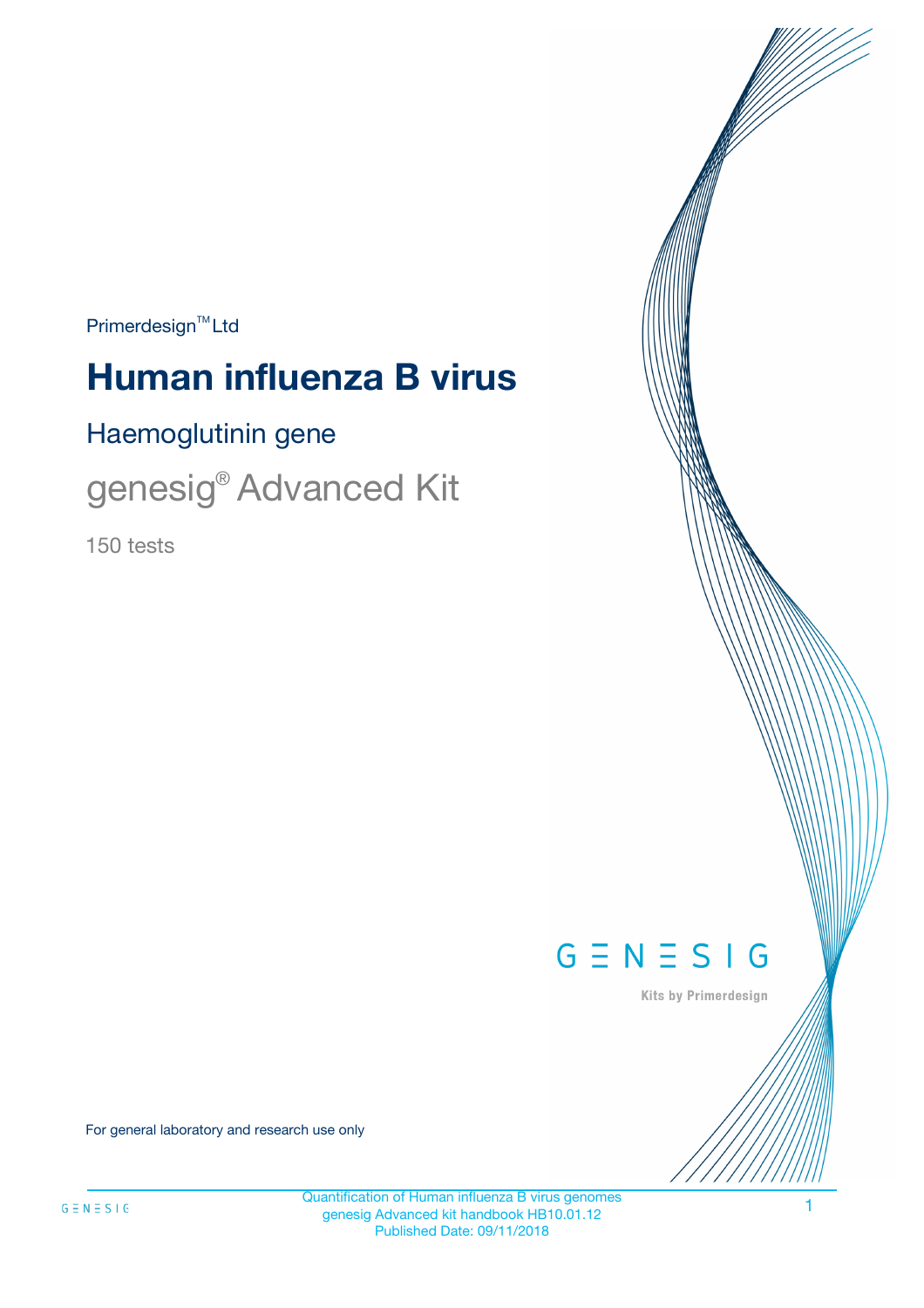### Introduction to Human influenza B virus

Influenza, commonly known as the flu, is an infectious disease of birds and mammals caused by an RNA virus of the family Orthomyxoviridae (the influenza viruses). In people, common symptoms of influenza are fever, sore throat, muscle pains, severe headache, coughing, and weakness and fatigue. In more serious cases, influenza causes pneumonia, which can be fatal, particularly in young children and the elderly. Although the common cold is sometimes confused with influenza, it is a much less severe disease and caused by a different virus. Similarly, gastroenteritis is sometimes called "stomach flu" or "24-hour flu", but is unrelated to influenza.

Typically, influenza is transmitted from infected mammals through the air by coughs or sneezes creating aerosols containing the virus, and from infected birds through their droppings. Influenza can also be transmitted by saliva, nasal secretions, feces and blood. Infections either occur through direct contact with these bodily fluids, or by contact with contaminated surfaces. Flu viruses can remain infectious for over 30 days at 0°C (32°F) and about one week at human body temperature, although they are rapidly inactivated by disinfectants and detergents.

Flu spreads around the world in seasonal epidemics, killing millions of people in pandemic years and hundreds of thousands in non-pandemic years. Three influenza pandemics occurred in the 20th century—each following a major genetic change in the virus—and killed tens of millions of people. Often, these pandemics result from the spread of a flu virus between animal species. Since it first killed humans in Asia in the 1990s a deadly avian strain of H5N1 has posed the greatest influenza pandemic threat. However, this virus has not yet mutated to spread easily between people.

Influenzavirus B is a genus in the virus family Orthomyxoviridae. The only species in this genus is called "Influenza B virus". Influenza B viruses are only known to infect humans and seals, giving them influenza. This limited host range is apparently responsible for the lack of Influenzavirus B caused influenza pandemics in contrast with those caused by the morphologically similar Influenzavirus A as both mutate by both genetic drift and reassortment.

Further diminishing the impact of this virus in man, influenza B viruses evolve slower than A viruses and faster than C viruses. Influenzavirus B mutates at a rate 2-3 times lower than type A. However, influenza B mutates enough that lasting immunity is not possible.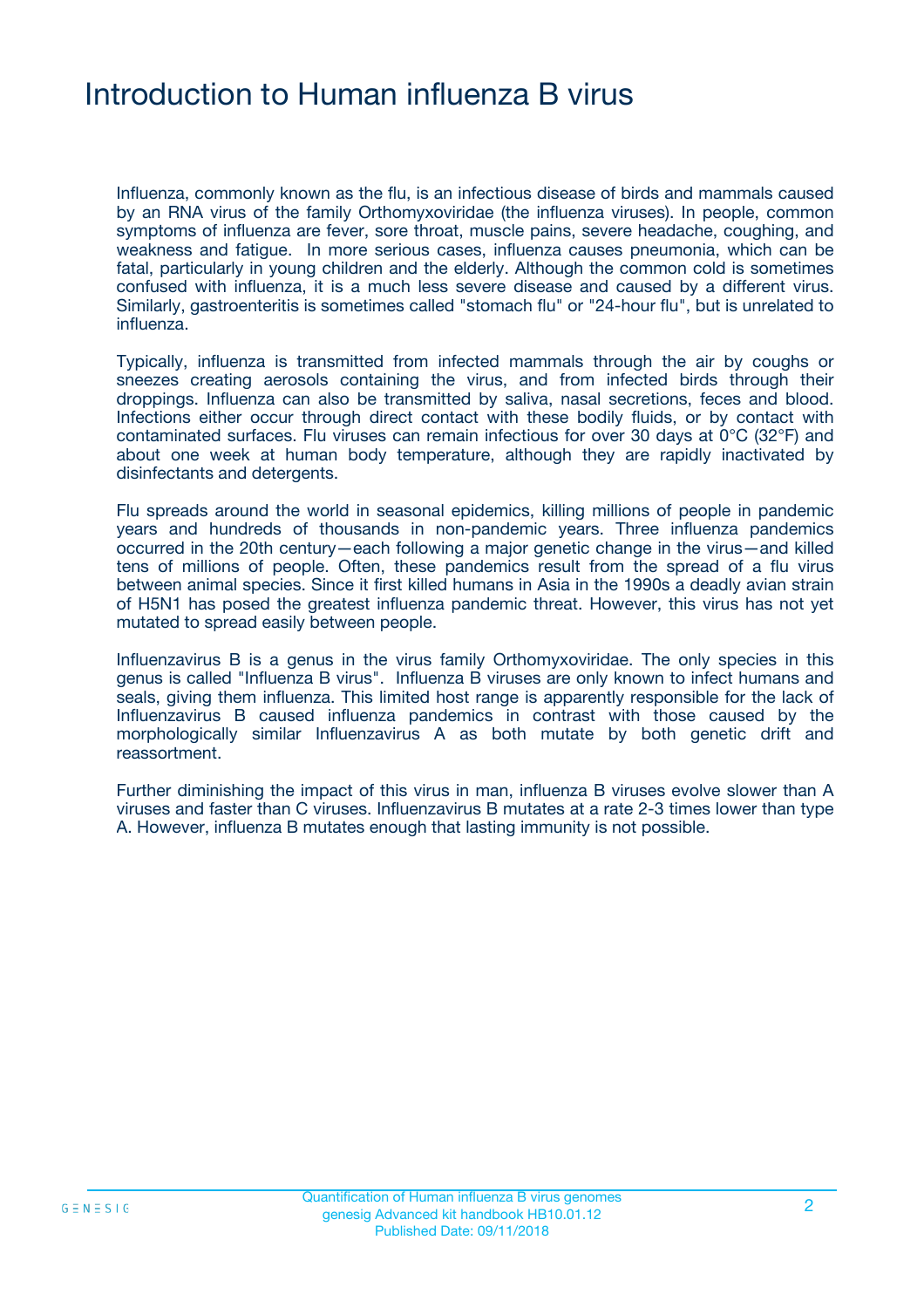# **Specificity**

The Primerdesign genesig Kit for Human influenza B virus (FluB) genomes is designed for the in vitro quantification of FluB genomes. The kit is designed to have a broad detection profile. Specifically, the primers represent 100% homology with over 95% of the NCBI database reference sequences available at the time of design.

The dynamics of genetic variation means that new sequence information may become available after the initial design. Primerdesign periodically reviews the detection profiles of our kits and when required releases new versions.

The primers have 100% homology with over 95% of reference sequences contained in the NCBI database and therefore have a very broad quantification profile. However, due to the inherent instability of RNA viral genomes, it is not possible guarantee quantification of all clinical isolates.

If you require further information, or have a specific question about the detection profile of this kit then please send an e.mail to enquiry@primerdesign.co.uk and our bioinformatics team will answer your question.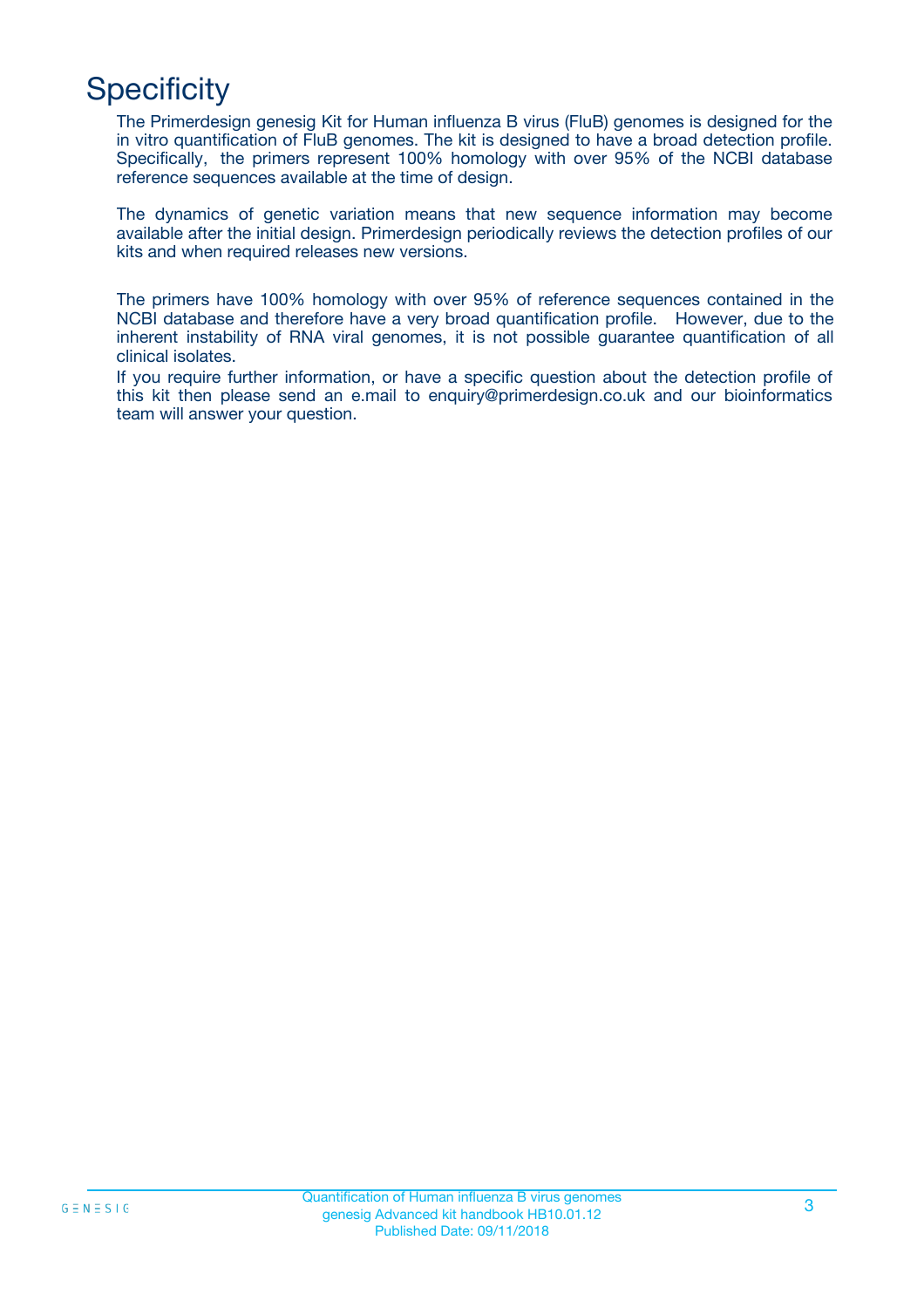### **Kit contents**

- **FluB specific primer/probe mix (150 reactions BROWN) FAM labelled**
- **FluB positive control template (for Standard curve RED)**
- **Internal extraction control primer/probe mix (150 reactions BROWN) VIC labelled as standard**
- **Internal extraction control RNA (150 reactions BLUE)**
- **Endogenous control primer/probe mix (150 reactions BROWN) FAM labelled**
- **RNase/DNase free water (WHITE) for resuspension of primer/probe mixes**
- **Template preparation buffer (YELLOW) for resuspension of internal control template, positive control template and standard curve preparation**

### **Reagents and equipment to be supplied by the user**

#### **Real-time PCR Instrument**

#### **Extraction kit**

This kit is recommended for use with genesig Easy DNA/RNA Extraction kit. However, it is designed to work well with all processes that yield high quality RNA and DNA with minimal PCR inhibitors.

#### **oasigTM lyophilised OneStep or Precision**®**PLUS OneStep 2X RT-qPCR Master Mix** Contains complete OneStep RT-qPCR master mix

**Pipettors and Tips**

**Vortex and centrifuge**

**Thin walled 1.5 ml PCR reaction tubes**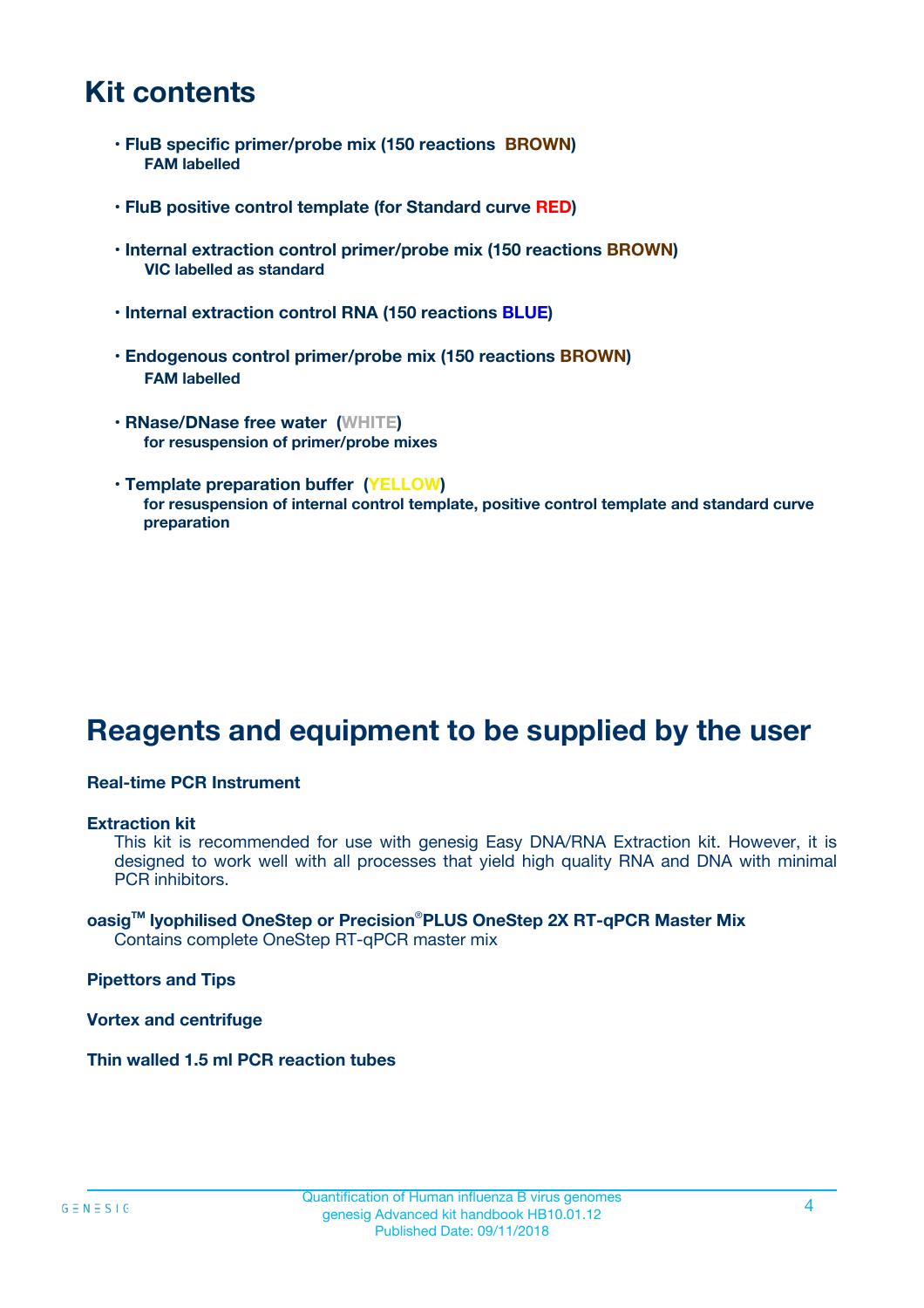### Kit storage and stability

This kit is stable at room temperature but should be stored at -20ºC on arrival. Once the lyophilised components have been resuspended they should not be exposed to temperatures above -20°C for longer than 30 minutes at a time and unnecessary repeated freeze/thawing should be avoided. The kit is stable for six months from the date of resuspension under these circumstances.

If a standard curve dilution series is prepared this can be stored frozen for an extended period. If you see any degradation in this serial dilution a fresh standard curve can be prepared from the positive control.

Primerdesign does not recommend using the kit after the expiry date stated on the pack.

### Suitable sample material

All kinds of sample material suited for PCR amplification can be used. Please ensure the samples are suitable in terms of purity, concentration, and RNA/DNA integrity (An internal PCR control is supplied to test for non specific PCR inhibitors). Always run at least one negative control with the samples. To prepare a negative-control, replace the template RNA sample with RNase/DNase free water.

### Dynamic range of test

Under optimal PCR conditions genesig FluB detection kits have very high priming efficiencies of >95% and can detect less than 100 copies of target template.

### Notices and disclaimers

This product is developed, designed and sold for research purposes only. It is not intended for human diagnostic or drug purposes or to be administered to humans unless clearly expressed for that purpose by the Food and Drug Administration in the USA or the appropriate regulatory authorities in the country of use. During the warranty period Primerdesign genesig detection kits allow precise and reproducible data recovery combined with excellent sensitivity. For data obtained by violation to the general GLP guidelines and the manufacturer's recommendations the right to claim under guarantee is expired. PCR is a proprietary technology covered by several US and foreign patents. These patents are owned by Roche Molecular Systems Inc. and have been sub-licensed by PE Corporation in certain fields. Depending on your specific application you may need a license from Roche or PE to practice PCR. Additional information on purchasing licenses to practice the PCR process may be obtained by contacting the Director of Licensing at Roche Molecular Systems, 1145 Atlantic Avenue, Alameda, CA 94501 or Applied Biosystems business group of the Applera Corporation, 850 Lincoln Centre Drive, Foster City, CA 94404. In addition, the 5' nuclease assay and other homogeneous amplification methods used in connection with the PCR process may be covered by U.S. Patents 5,210,015 and 5,487,972, owned by Roche Molecular Systems, Inc, and by U.S. Patent 5,538,848, owned by The Perkin-Elmer Corporation.

### Trademarks

Primerdesign™ is a trademark of Primerdesign Ltd.

genesig® is a registered trademark of Primerdesign Ltd.

The PCR process is covered by US Patents 4,683,195, and 4,683,202 and foreign equivalents owned by Hoffmann-La Roche AG. BI, ABI PRISM® GeneAmp® and MicroAmp® are registered trademarks of the Applera Genomics (Applied Biosystems Corporation). BIOMEK® is a registered trademark of Beckman Instruments, Inc.; iCycler™ is a registered trademark of Bio-Rad Laboratories, Rotor-Gene is a trademark of Corbett Research. LightCycler™ is a registered trademark of the Idaho Technology Inc. GeneAmp®, TaqMan® and AmpliTaqGold® are registered trademarks of Roche Molecular Systems, Inc., The purchase of the Primerdesign ™ reagents cannot be construed as an authorization or implicit license to practice PCR under any patents held by Hoffmann-LaRoche Inc.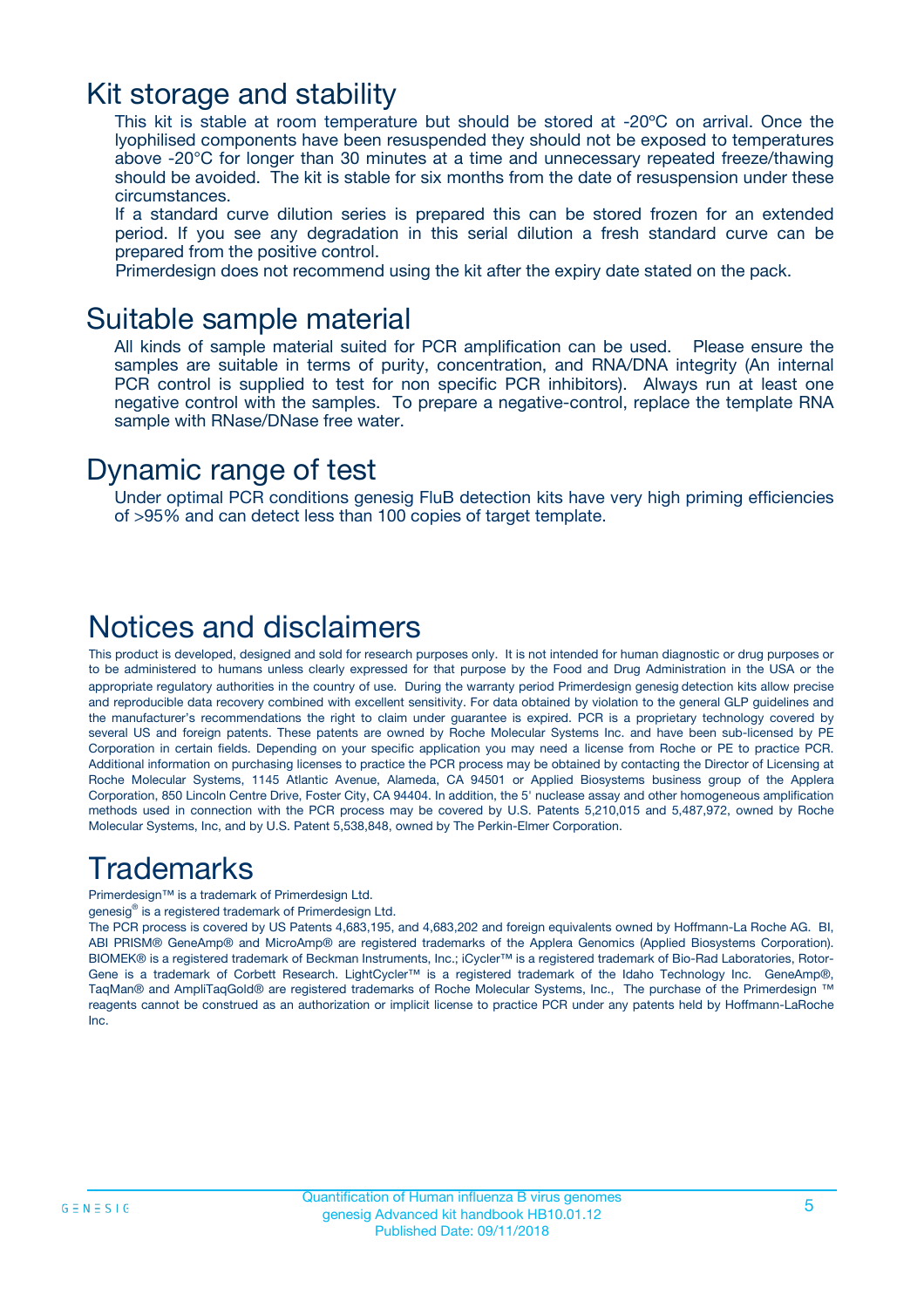### **Principles of the test**

#### **Real-time PCR**

A FluB specific primer and probe mix is provided and this can be detected through the FAM channel.

The primer and probe mix provided exploits the so-called TaqMan® principle. During PCR amplification, forward and reverse primers hybridize to the FluB cDNA. A fluorogenic probe is included in the same reaction mixture which consists of a DNA probe labeled with a 5`-dye and a 3`-quencher. During PCR amplification, the probe is cleaved and the reporter dye and quencher are separated. The resulting increase in fluorescence can be detected on a range of qPCR platforms.

#### **Positive control**

For copy number determination and as a positive control for the PCR set up, the kit contains a positive control template.

This can be used to generate a standard curve of FluB copy number / Cq value. Alternatively the positive control can be used at a single dilution where full quantitative analysis of the samples is not required. Each time the kit is used, at least one positive control reaction must be included in the run. A positive result indicates that the primers and probes for detecting the target FluB gene worked properly in that particular experimental scenario. If a negative result is obtained the test results are invalid and must be repeated. Care should be taken to ensure that the positive control does not contaminate any other kit component which would lead to false-positive results. This can be achieved by handling this component in a Post PCR environment. Care should also be taken to avoid cross-contamination of other samples when adding the positive control to the run. This can be avoided by sealing all other samples and negative controls before pipetting the positive control into the positive control well.

#### **Negative control**

To validate any positive findings a negative control reaction should be included every time the kit is used. For this reaction the RNase/DNase free water should be used instead of template. A negative result indicates that the reagents have not become contaminated while setting up the run.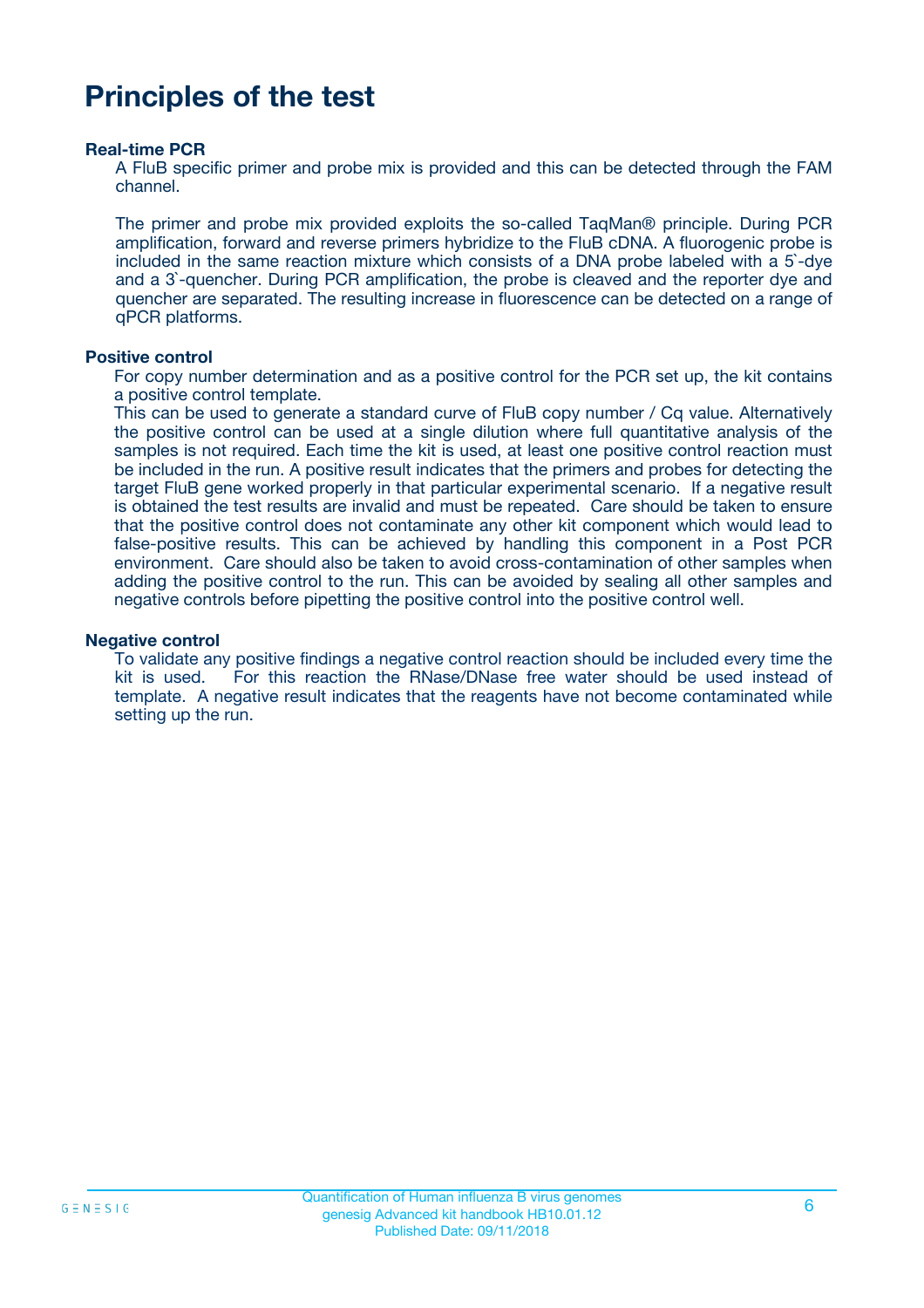#### **Internal RNA extraction control**

When performing RNA extraction, it is often advantageous to have an exogenous source of RNA template that is spiked into the lysis buffer. This control RNA is then co-purified with the sample RNA and can be detected as a positive control for the extraction process. Successful co-purification and qPCR for the control RNA also indicates that PCR inhibitors are not present at a high concentration.

A separate qPCR primer/probe mix are supplied with this kit to detect the exogenous RNA using qPCR. The PCR primers are present at PCR limiting concentrations which allows multiplexing with the target sequence primers. Amplification of the control cDNA does not interfere with detection of the FluB target cDNA even when present at low copy number. The Internal control is detected through the VIC channel and gives a Cq value of 28+/-3 depending on the level of sample dilution.

#### **Endogenous control**

To confirm extraction of a valid biological template, a primer and probe mix is included to detect an endogenous gene. Detection of the endogenous control is through the FAM channel and it is NOT therefore possible to perform a multiplex with the FluB primers. A poor endogenous control signal may indicate that the sample did not contain sufficient biological material.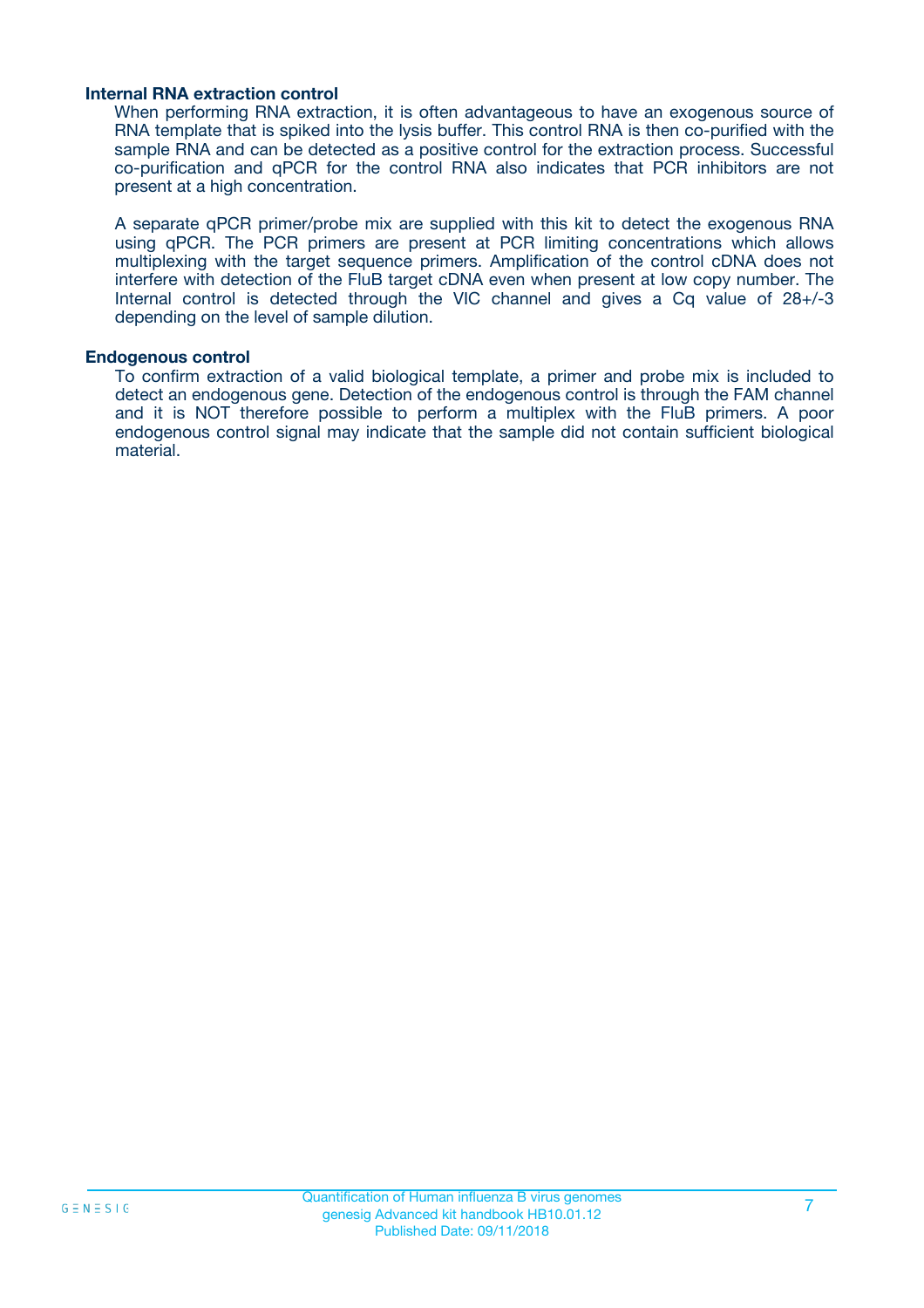### Resuspension protocol

To minimize the risk of contamination with foreign DNA, we recommend that all pipetting be performed in a PCR clean environment. Ideally this would be a designated PCR lab or PCR cabinet. Filter tips are recommended for all pipetting steps.

- **1. Pulse-spin each tube in a centrifuge before opening.** This will ensure lyophilised primer and probe mix is in the base of the tube and is not spilt upon opening the tube.
- **2. Resuspend the primer/probe mixes in the RNase/DNase free water supplied, according to the table below:**

To ensure complete resuspension, vortex each tube thoroughly.

| Component - resuspend in water                       |          |  |
|------------------------------------------------------|----------|--|
| <b>Pre-PCR pack</b>                                  |          |  |
| FluB primer/probe mix (BROWN)                        | $165$ µl |  |
| Internal extraction control primer/probe mix (BROWN) | $165$ µl |  |
| Endogenous control primer/probe mix (BROWN)          | 165 µl   |  |

**3. Resuspend the internal control template and positive control template in the template preparation buffer supplied, according to the table below:** To ensure complete resuspension, vortex each tube thoroughly.

| Component - resuspend in template preparation buffer |             |  |  |
|------------------------------------------------------|-------------|--|--|
| <b>Pre-PCR heat-sealed foil</b>                      |             |  |  |
| Internal extraction control RNA (BLUE)               |             |  |  |
| <b>Post-PCR heat-sealed foil</b>                     |             |  |  |
| FluB Positive Control Template (RED) *               | $500$ $\mu$ |  |  |

\* This component contains high copy number template and is a VERY significant contamination risk. It must be opened and handled in a separate laboratory environment, away from the other components.

### RNA extraction

The internal extraction control RNA can be added either to the RNA lysis/extraction buffer or to the RNA sample once it has been resuspended in lysis buffer.

#### **DO NOT add the internal extraction control RNA directly to the unprocessed biological sample as this will lead to degradation and a loss in signal.**

- **1. Add 4µ**l **of the Internal extraction control RNA (BLUE) to each sample in RNA lysis/extraction buffer per sample.**
- **2. Complete RNA extraction according to the manufacturer's protocols.**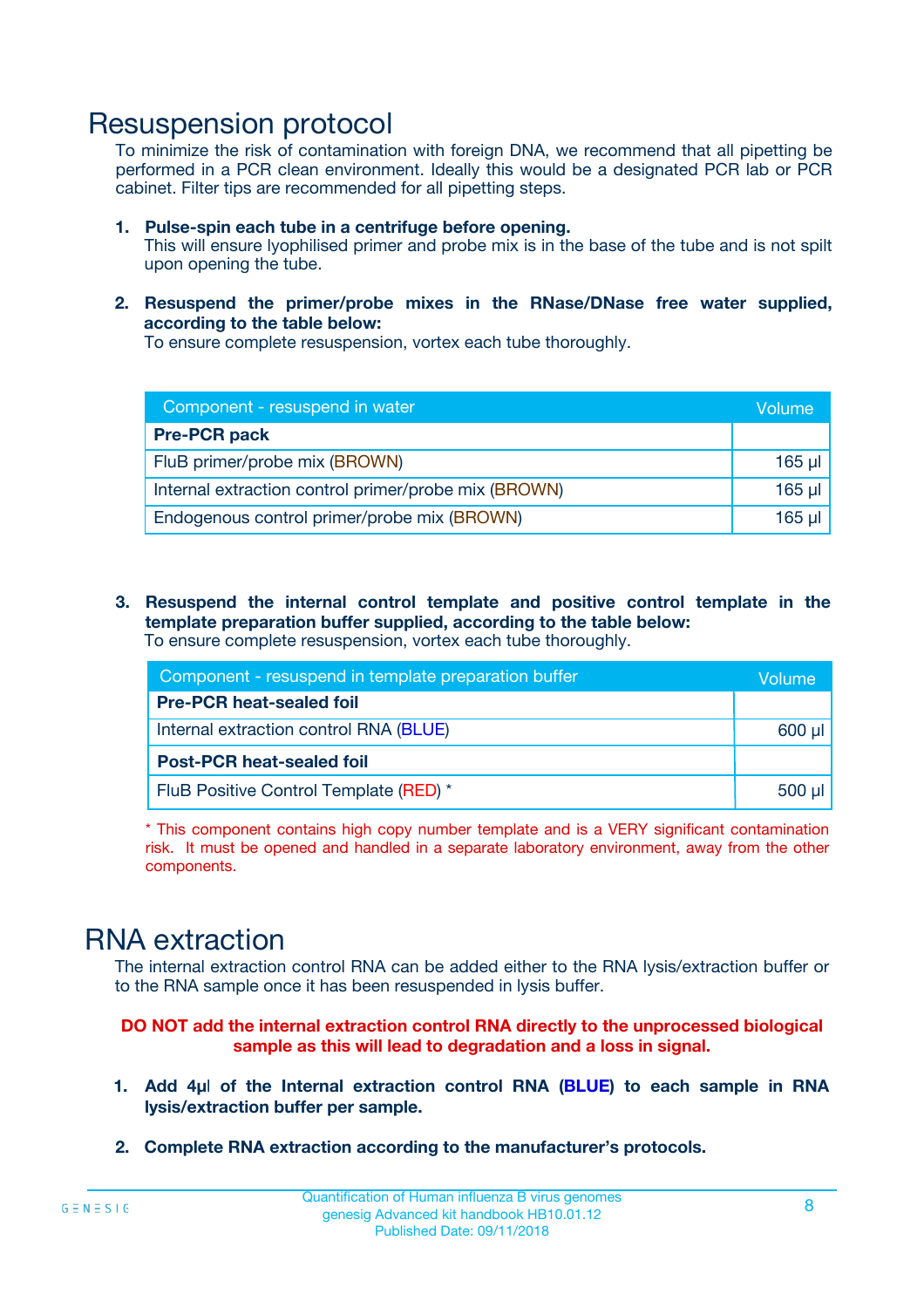# OneStep RT-qPCR detection protocol

#### **For optimum performance and sensitivity.**

All pipetting steps and experimental plate set up should be performed on ice. After the plate is poured proceed immediately to the OneStep amplification protocol. Prolonged incubation of reaction mixes at room temperature can lead to PCR artifacts that reduce the sensitivity of detection.

#### **1. For each RNA sample prepare a reaction mix according to the table below: Include sufficient reactions for positive and negative controls.**

| Component                                                    | Volume   |
|--------------------------------------------------------------|----------|
| oasig OneStep or PrecisionPLUS OneStep 2X RT-qPCR Master Mix | $10 \mu$ |
| FluB primer/probe mix (BROWN)                                | 1 µI     |
| Internal extraction control primer/probe mix (BROWN)         | 1 µl     |
| <b>RNase/DNase free water (WHITE)</b>                        | $3 \mu$  |
| <b>Final Volume</b>                                          | 15 µl    |

**2. For each RNA sample prepare an endogenous control reaction according to the table below (optional):**

This control reaction will provide crucial information regarding the quality of the biological sample.

| Component                                                    | Volume          |
|--------------------------------------------------------------|-----------------|
| oasig OneStep or PrecisionPLUS OneStep 2X RT-qPCR Master Mix | 10 µl           |
| Endogenous control primer/probe mix (BROWN)                  | 1 µl            |
| <b>RNase/DNase free water (WHITE)</b>                        | $4 \mu$         |
| <b>Final Volume</b>                                          | $15$ µl $\vert$ |

- **3. Pipette 15µl of these mixes into each well according to your qPCR experimental plate set up.**
- **4. Pipette 5µl of RNA template into each well, according to your experimental plate set up.**

For negative control wells use 5µl of RNase/DNase free water. The final volume in each well is 20µl.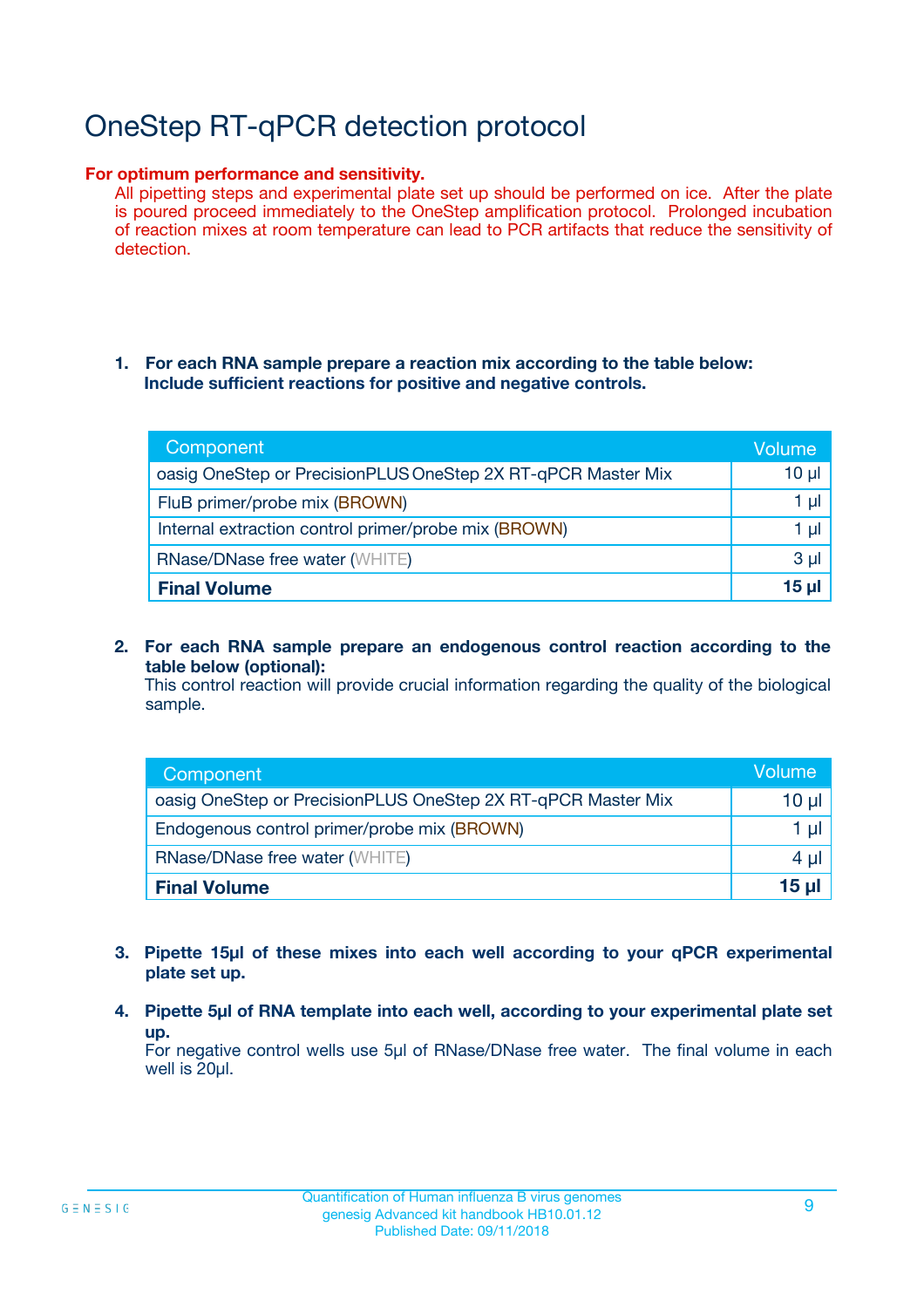**5. If a standard curve is included for quantitative analysis prepare a reaction mix according to the table below:**

| Component                                                    | Volume       |
|--------------------------------------------------------------|--------------|
| oasig OneStep or PrecisionPLUS OneStep 2X RT-qPCR Master Mix | $10 \mu$     |
| FluB primer/probe mix (BROWN)                                |              |
| <b>RNase/DNase free water (WHITE)</b>                        | 4 µ          |
| <b>Final Volume</b>                                          | <u>15 µl</u> |

- **6. Preparation of standard curve dilution series.**
	- **1) Pipette 90µl of template preparation buffer into 5 tubes and label 2-6**
	- **2) Pipette 10µl of Positive Control Template (RED) into tube 2**
	- **3) Vortex thoroughly**
	- **4) Change pipette tip and pipette 10 µl from tube 2 into tube 3**
	- **5) Vortex thoroughly**

**Repeat steps 4 and 5 to complete the dilution series**

| <b>Standard Curve</b>         | <b>Copy Number</b>     |
|-------------------------------|------------------------|
| Tube 1 Positive control (RED) | $2 \times 10^5$ per µl |
| Tube 2                        | $2 \times 10^4$ per µl |
| Tube 3                        | $2 \times 10^3$ per µl |
| Tube 4                        | $2 \times 10^2$ per µl |
| Tube 5                        | 20 per µl              |
| Tube 6                        | $2$ per $\mu$          |

**7. Pipette 5µl of standard template into each well for the standard curve according to your plate set-up**

The final volume in each well is 20µl.

### OneStep RT-qPCR Amplification Protocol

Amplification conditions using oasig OneStep or PrecisionPLUS OneStep 2X RT-qPCR Master Mix.

|             | <b>Step</b>                  | <b>Time</b>      | <b>Temp</b> |
|-------------|------------------------------|------------------|-------------|
|             | <b>Reverse Transcription</b> | $10 \text{ min}$ | 55 °C       |
|             | Enzyme activation            | 2 min            | 95 °C       |
| Cycling x50 | Denaturation                 | 10 <sub>s</sub>  | 95 °C       |
|             | <b>DATA COLLECTION *</b>     | 60 s             | 60 °C       |

\* Fluorogenic data should be collected during this step through the FAM and VIC channels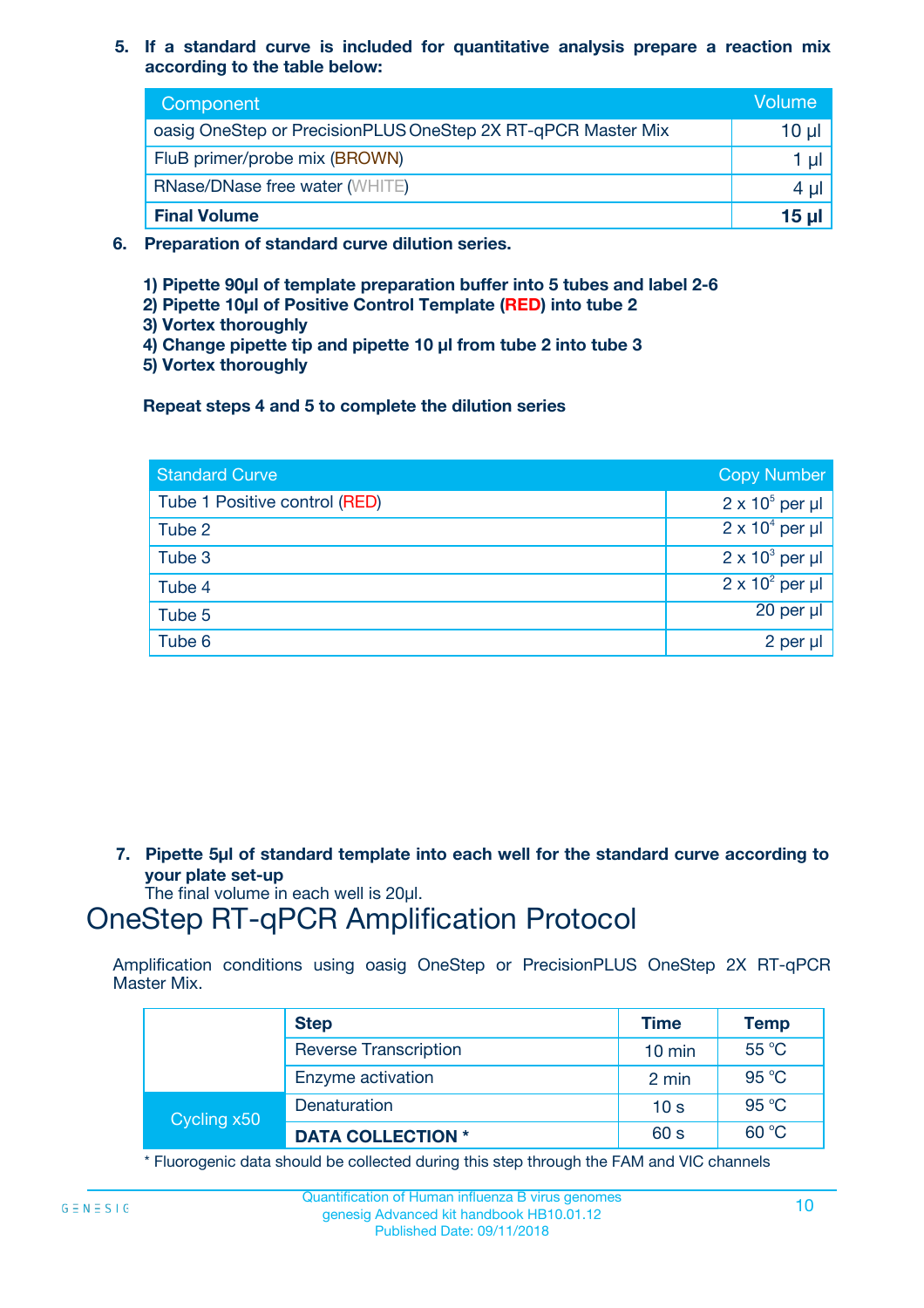### Interpretation of results

| <b>Target</b><br>(FAM) | Internal<br>control<br>(NIC) | <b>Positive</b><br>control | <b>Negative</b><br>control | Interpretation                                                                                                  |
|------------------------|------------------------------|----------------------------|----------------------------|-----------------------------------------------------------------------------------------------------------------|
| $\leq 30$              | $+ 1 -$                      | ÷                          |                            | <b>POSITIVE QUANTITATIVE RESULT</b><br>calculate copy number                                                    |
| > 30                   | ٠                            | ÷                          |                            | <b>POSITIVE QUANTITATIVE RESULT</b><br>calculate copy number                                                    |
| > 30                   |                              | ÷                          |                            | <b>POSITIVE QUALITATIVE RESULT</b><br>do not report copy number as this<br>may be due to poor sample extraction |
|                        | ÷                            | ÷                          |                            | <b>NEGATIVE RESULT</b>                                                                                          |
| $+ 1 -$                | $+ 1 -$                      | ÷                          | $\leq$ 35                  | <b>EXPERIMENT FAILED</b><br>due to test contamination                                                           |
| $+ 1 -$                | $+ 1 -$                      | ÷                          | > 35                       | $\star$                                                                                                         |
|                        |                              | ÷                          |                            | <b>SAMPLE PREPARATION FAILED</b>                                                                                |
|                        |                              |                            |                            | <b>EXPERIMENT FAILED</b>                                                                                        |

Positive control template (**RED**) is expected to amplify between Cq 16 and 23. Failure to satisfy this quality control criterion is a strong indication that the experiment has been compromised.

\*Where the test sample is positive and the negative control is positive with a  $Cq > 35$ , the sample must be reinterpreted based on the relative signal strength of the two results:



If the sample amplifies  $> 5$  Cq earlier than the negative control then the sample should be reinterpreted (via the table above) with the negative control verified as negative.



If the sample amplifies  $< 5$  Cq earlier than the negative control then the positive sample result is invalidated and the result should be determined inconclusive due to test contamination. The test for this sample should be repeated.